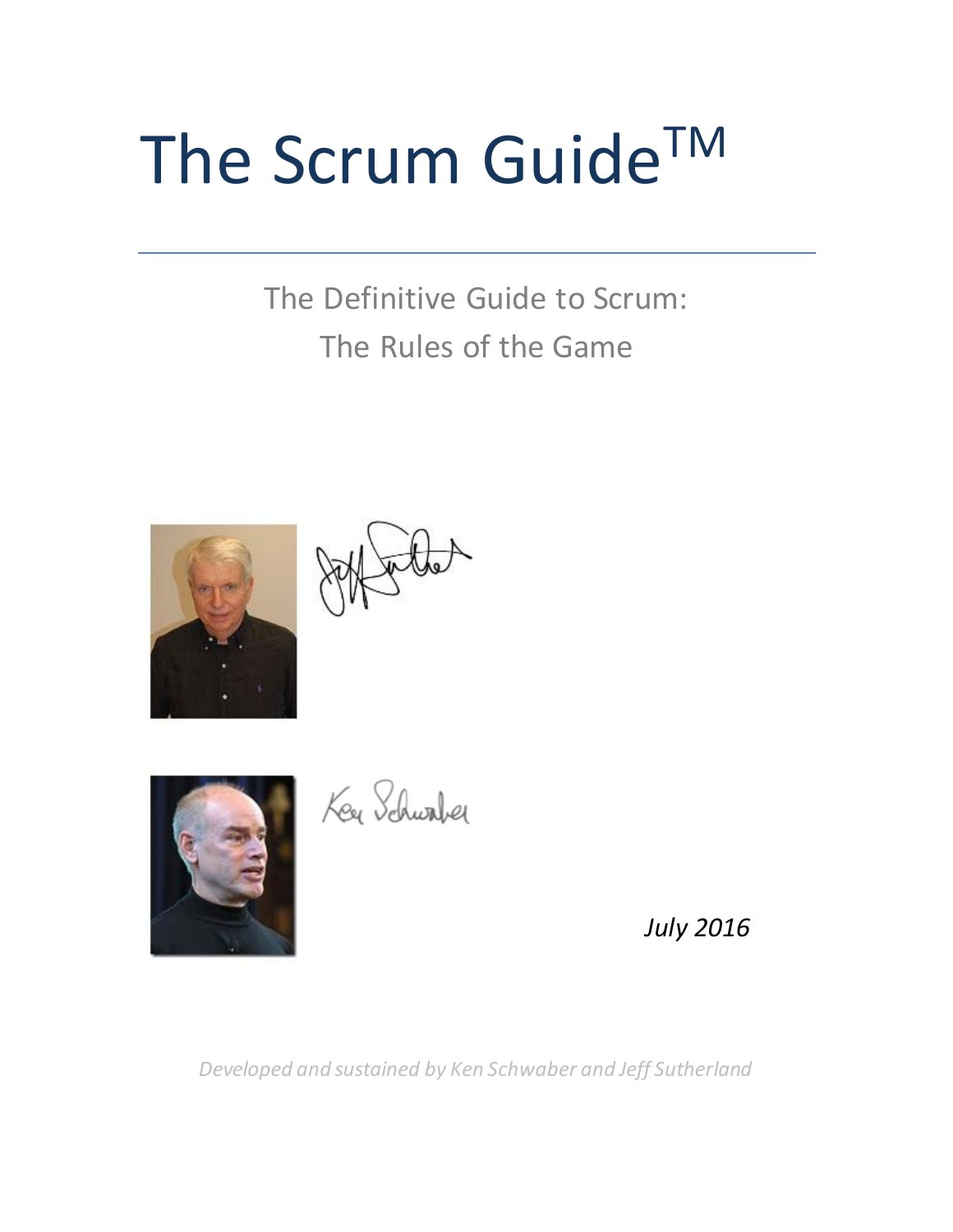# **Table of Contents**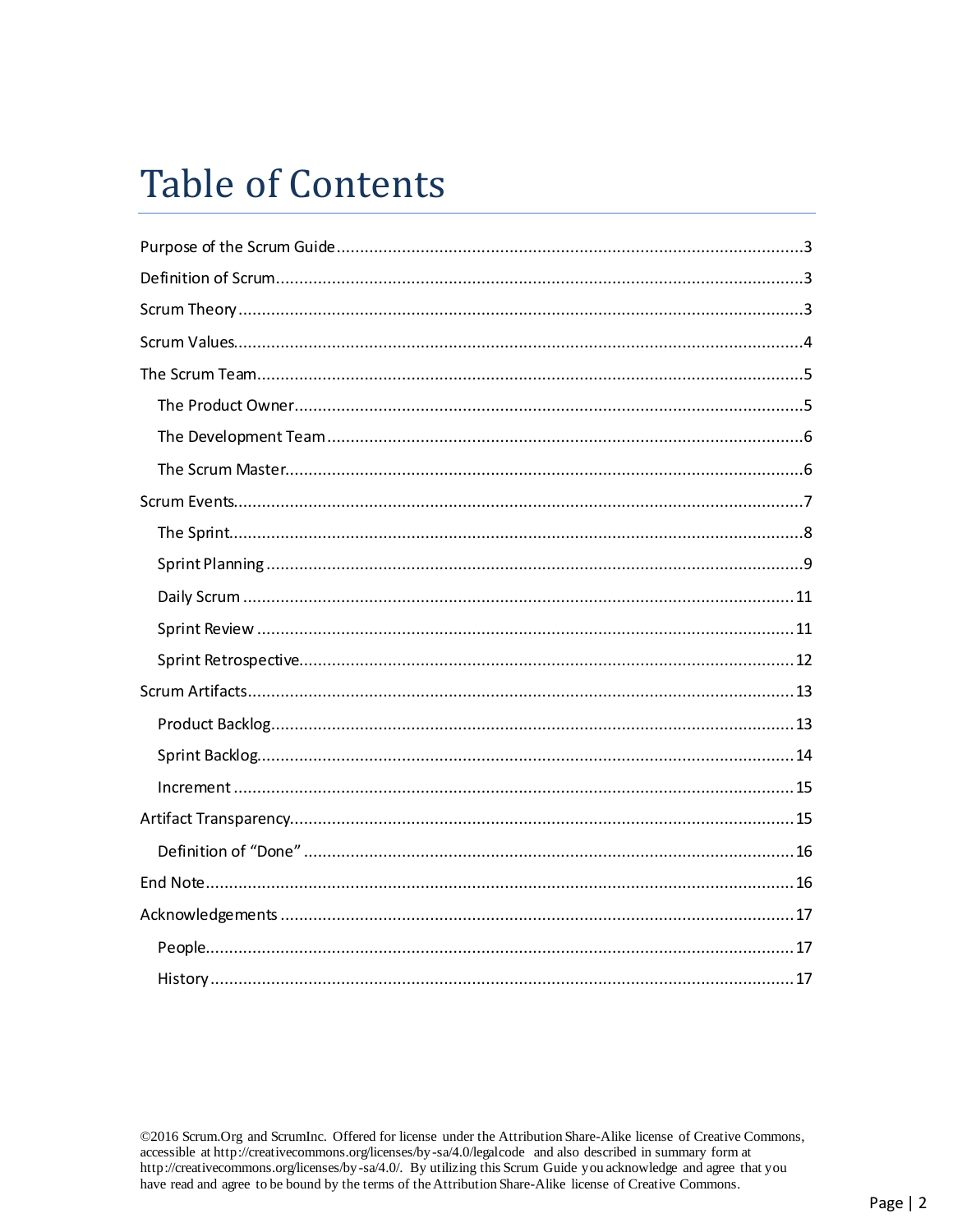# <span id="page-2-0"></span>**Purpose of the Scrum Guide**

Scrum is a framework for developing and sustaining complex products. This Guide contains the definition of Scrum. This definition consists of Scrum'sroles, events, artifacts, and the rules that bind them together. Ken Schwaber and Jeff Sutherland developed Scrum; the Scrum Guide is written and provided by them. Together, they stand behind the Scrum Guide.

# <span id="page-2-1"></span>**Definition of Scrum**

Scrum (n): A framework within which people can address complex adaptive problems, while productively and creatively delivering products of the highest possible value.

Scrum is:

- Lightweight
- Simple to understand
- Difficult to master

Scrum is a process framework that has been used to manage complex product development since the early 1990s. Scrum is not a process or a technique for building products; rather, it is a framework within which you can employ various processes and techniques. Scrum makes clear the relative efficacy of your product management and development practices so that you can improve.

The Scrum framework consists of Scrum Teams and their associated roles, events, artifacts, and rules. Each component within the framework serves a specific purpose and is essential to Scrum's success and usage.

The rules of Scrum bind together the events, roles, and artifacts, governing the relationships and interaction between them. The rules of Scrum are described throughout the body of this document.

Specific tactics for using the Scrum framework vary and are described elsewhere.

# <span id="page-2-2"></span>**Scrum Theory**

Scrum is founded on empirical process control theory, or empiricism. Empiricism asserts that knowledge comes from experience *and*making decisions based on what is known. Scrum employs an iterative, incremental approach to optimize predictability and control risk.

Three pillars uphold every implementation of empirical process control: transparency, inspection, and adaptation.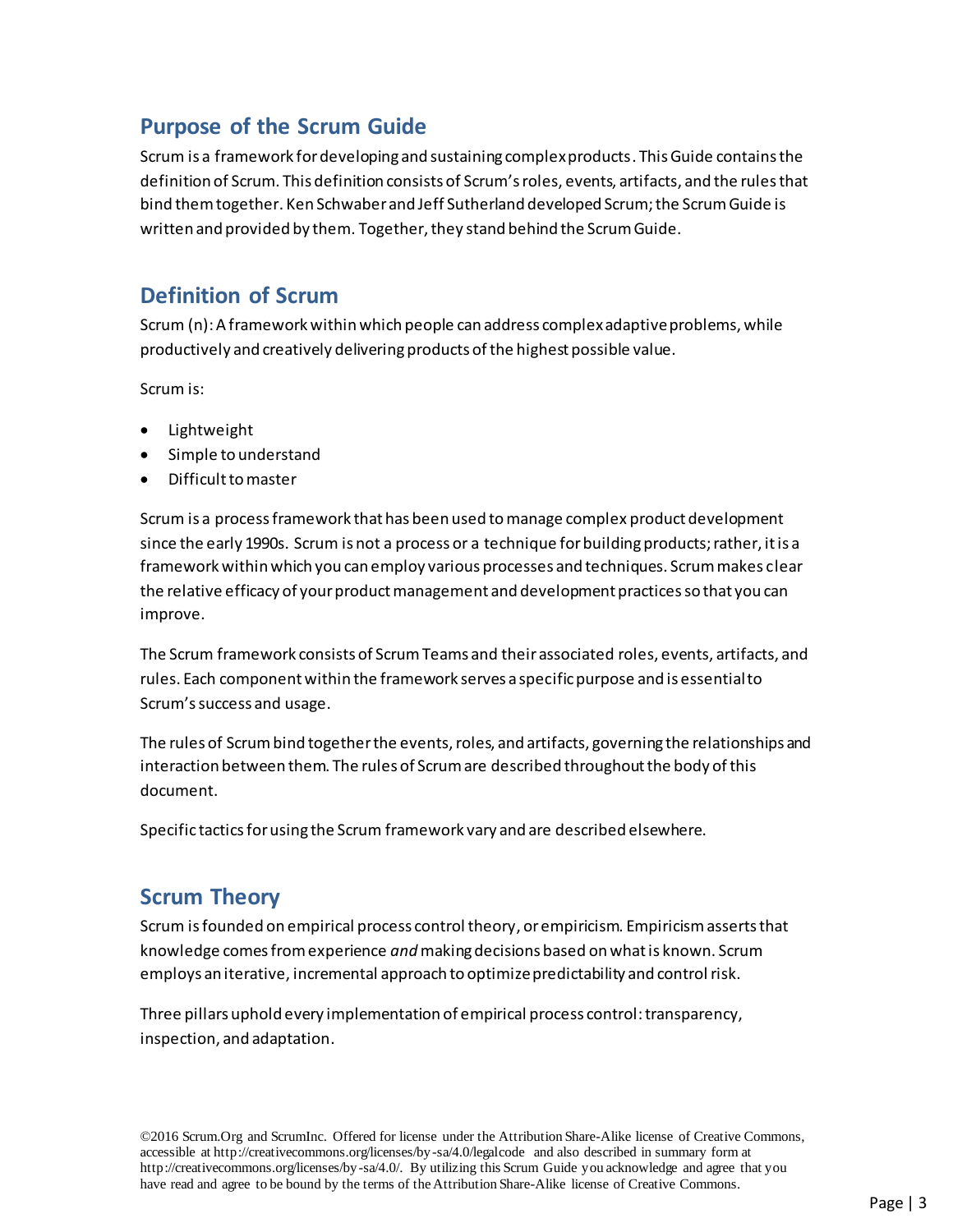#### **Transparency**

Significant aspects of the process must be visible to those responsible for the outcome. Transparency requires those aspects be defined by a common standard so observers share a common understanding of what is being seen.

For example:

- A common language referring to the process must be shared by all participants; and,
- Those performing the work and those accepting the work product must share a common definition of "Done".

#### **Inspection**

Scrum users must frequently inspect Scrum artifacts and progress toward a Sprint Goal to detect undesirablevariances. Their inspection should not be so frequent that inspection gets in the way of the work. Inspections are most beneficial when diligently performed by skilled inspectors at the point of work.

#### **Adaptation**

If an inspector determines that one or more aspects of a process deviate outside acceptable limits, and that the resulting product will be unacceptable, the process or the material being processedmust be adjusted. An adjustment must be made as soon as possible to minimize further deviation.

Scrum prescribes four formal events for inspection and adaptation, as described in the *Scrum Events*section of this document:

- Sprint Planning
- Daily Scrum
- **•** Sprint Review
- Sprint Retrospective

# <span id="page-3-0"></span>**Scrum Values**

When the values of commitment, courage, focus, openness and respect are embodied and lived by the Scrum Team, the Scrum pillars of transparency, inspection, and adaptation come to life and build trust for everyone. The Scrum Teammembers learn and explore those values as they work with the Scrum events, roles and artifacts.

Successful use of Scrumdepends on people becoming more proficient in living thesefive values. People personally commit to achieving the goals of the Scrum Team. The Scrum Team members have courage to do the right thing and work on tough problems. Everyone focuses on the work of the Sprint and the goals of the Scrum Team. The Scrum Team and its stakeholders agree to be open about all the work and the challenges with performing the work. Scrum Team members respect each other to be capable, independent people.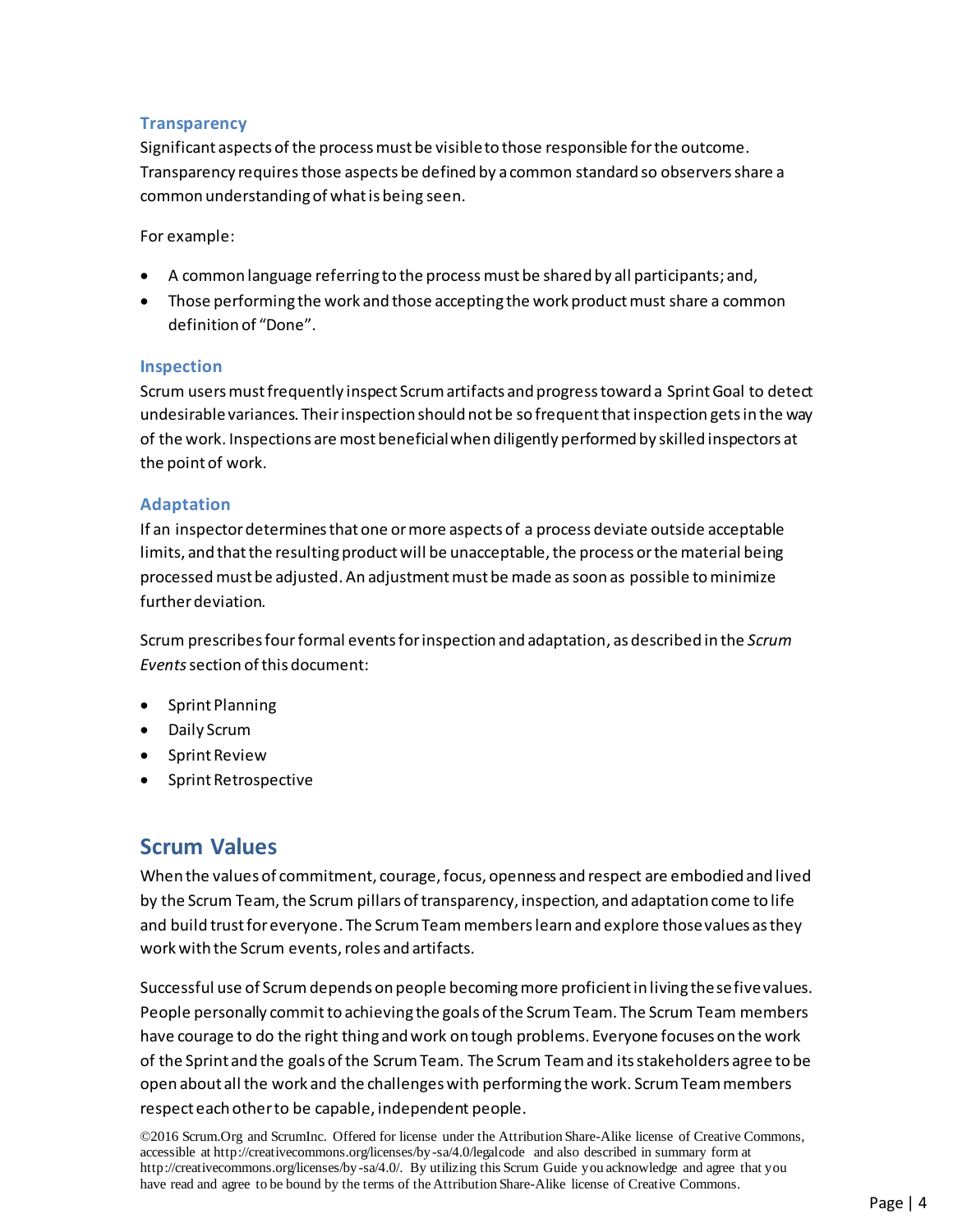# <span id="page-4-0"></span>**The Scrum Team**

The Scrum Team consists of a Product Owner, the Development Team, and a Scrum Master. Scrum Teams are self-organizing and cross-functional. Self-organizing teams choose how best to accomplish their work, rather than being directed by others outside the team. Cross-functional teams have all competencies needed to accomplish the work without depending on others not part of the team. The team model in Scrum is designed to optimize flexibility, creativity, and productivity.

Scrum Teams deliver productsiteratively and incrementally, maximizing opportunities for feedback. Incremental deliveries of "Done"product ensure a potentially useful version of working product is always available.

#### <span id="page-4-1"></span>**The Product Owner**

The Product Owner is responsible for maximizing the value of the product and the work of the Development Team.How this is done may vary widely across organizations, Scrum Teams, and individuals.

The Product Owner is the sole person responsible for managing the Product Backlog. Product Backlog management includes:

- Clearly expressing Product Backlog items;
- Ordering the items in the Product Backlog to best achieve goals and missions;
- Optimizing the value of the work the Development Team performs;
- Ensuring that the Product Backlog is visible, transparent, and clear to all, and shows what the Scrum Team will work on next; and,
- Ensuring the Development Team understands items in the Product Backlog to the level needed.

The Product Owner may do the above work, or have the Development Team do it. However, the Product Owner remains accountable.

The Product Owner is one person, not a committee. The Product Owner may represent the desires of a committee in the Product Backlog, but those wanting to change a Product Backlog item's priority must address the Product Owner.

For the Product Owner to succeed, the entire organization must respect his or her decisions. The Product Owner's decisions are visible in the content and ordering of the Product Backlog. No one is allowed to tell the Development Teamto work from a different set of requirements, and the Development Teamisn't allowed to act on what anyone else says.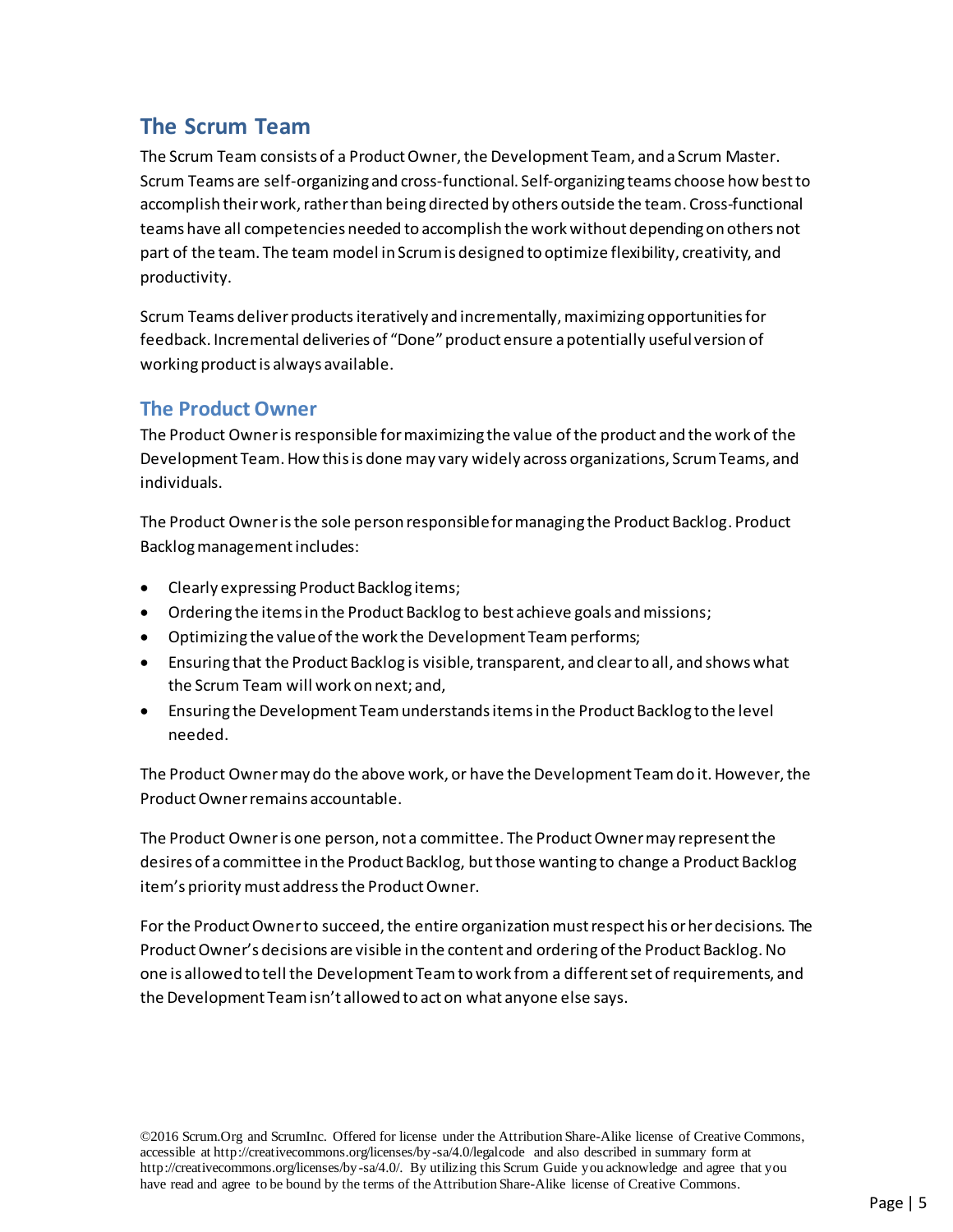# <span id="page-5-0"></span>**The Development Team**

The Development Team consists of professionals who do the work of delivering a potentially releasable Increment of "Done" product at the end of each Sprint. Only members of the Development Team create the Increment.

Development Teams are structured and empowered by the organization to organize and manage their own work. The resulting synergy optimizes the Development Team's overall efficiency and effectiveness.

Development Teams have the following characteristics:

- They are self-organizing. No one (not even the Scrum Master) tells the Development Team how to turn Product Backlog into Increments of potentially releasable functionality;
- Development Teams are cross-functional, with all of the skills as a teamnecessary to create a product Increment;
- Scrum recognizes no titles for Development Team members other than Developer, regardless of the work being performed by the person; there are no exceptions to this rule;
- Scrum recognizes no sub-teams in the Development Team, regardless of particular domains that need to be addressed like testing or business analysis; there are no exceptions to this rule; and,
- Individual Development Team members may have specialized skills and areas of focus, but accountability belongs to the Development Team as a whole.

#### **Development Team Size**

Optimal Development Team size is small enough to remain nimble and large enough to complete significant work within a Sprint. Fewer than three Development Team members decrease interaction and results in smaller productivity gains. Smaller Development Teams may encounter skill constraints during the Sprint, causing the Development Team to be unable to deliver a potentially releasable Increment. Having more than nine members requires too much coordination. Large Development Teams generate too much complexity for an empirical process to manage. The Product Owner and Scrum Master roles are not included in this count unless they are also executing the work of the Sprint Backlog.

#### <span id="page-5-1"></span>**The Scrum Master**

The Scrum Master is responsible for ensuring Scrum is understood and enacted. Scrum Masters do this by ensuring that the Scrum Team adheres to Scrum theory, practices, and rules.

The Scrum Master is a servant-leader for the Scrum Team. The Scrum Master helps those outside the Scrum Team understand which of their interactions with the Scrum Team are helpful and which aren't. The Scrum Master helps everyone change these interactions to maximize the value created by the Scrum Team.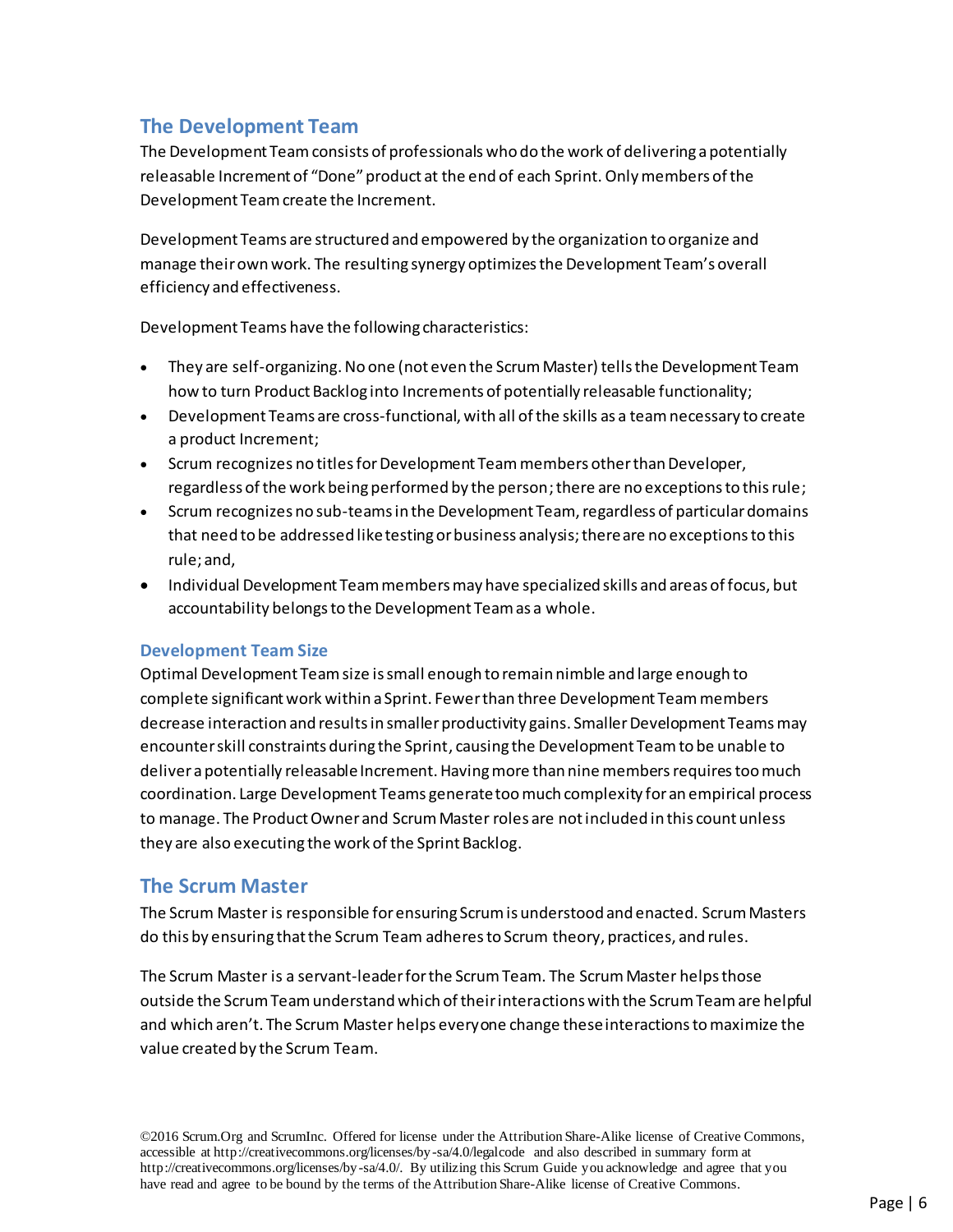#### **Scrum Master Service to the Product Owner**

The Scrum Master serves the Product Owner in several ways, including:

- Finding techniques for effective Product Backlog management;
- Helping the Scrum Team understand the need for clear and concise Product Backlog items;
- Understanding product planning in an empirical environment;
- Ensuring the Product Owner knows how to arrange the Product Backlog to maximize value;
- Understanding and practicing agility; and,
- Facilitating Scrum events as requested or needed.

#### **Scrum Master Service to the Development Team**

The Scrum Master serves the Development Team in several ways, including:

- Coaching the Development Team in self-organization and cross-functionality;
- Helping the Development Team to create high-value products;
- Removing impediments to the Development Team's progress;
- Facilitating Scrum events as requested or needed; and,
- Coaching the Development Team in organizational environments in which Scrum is not yet fully adopted and understood.

#### **Scrum Master Service to the Organization**

The Scrum Master serves the organization in several ways, including:

- Leading and coaching the organization in its Scrum adoption;
- Planning Scrum implementations within the organization;
- Helping employees and stakeholders understand and enact Scrum and empirical product development;
- Causing change that increases the productivity of the Scrum Team; and,
- Working with other Scrum Masters to increase the effectiveness of the application of Scrum in the organization.

# <span id="page-6-0"></span>**Scrum Events**

Prescribed events are used in Scrum to create regularity and to minimize the need for meetings not defined in Scrum. All events are time-boxed events, such that every event has a maximum duration. Once a Sprint begins, its duration is fixed and cannot be shortened or lengthened. The remaining events may end whenever the purpose of the event is achieved, ensuring an appropriate amount of time is spent without allowing waste in the process.

Other than the Sprint itself, which is a container for all other events, each event in Scrum is a formal opportunity to inspect and adapt something. These events are specifically designed to enable critical transparency and inspection. Failure to include any of these events results in reduced transparency and is a lost opportunity to inspect and adapt.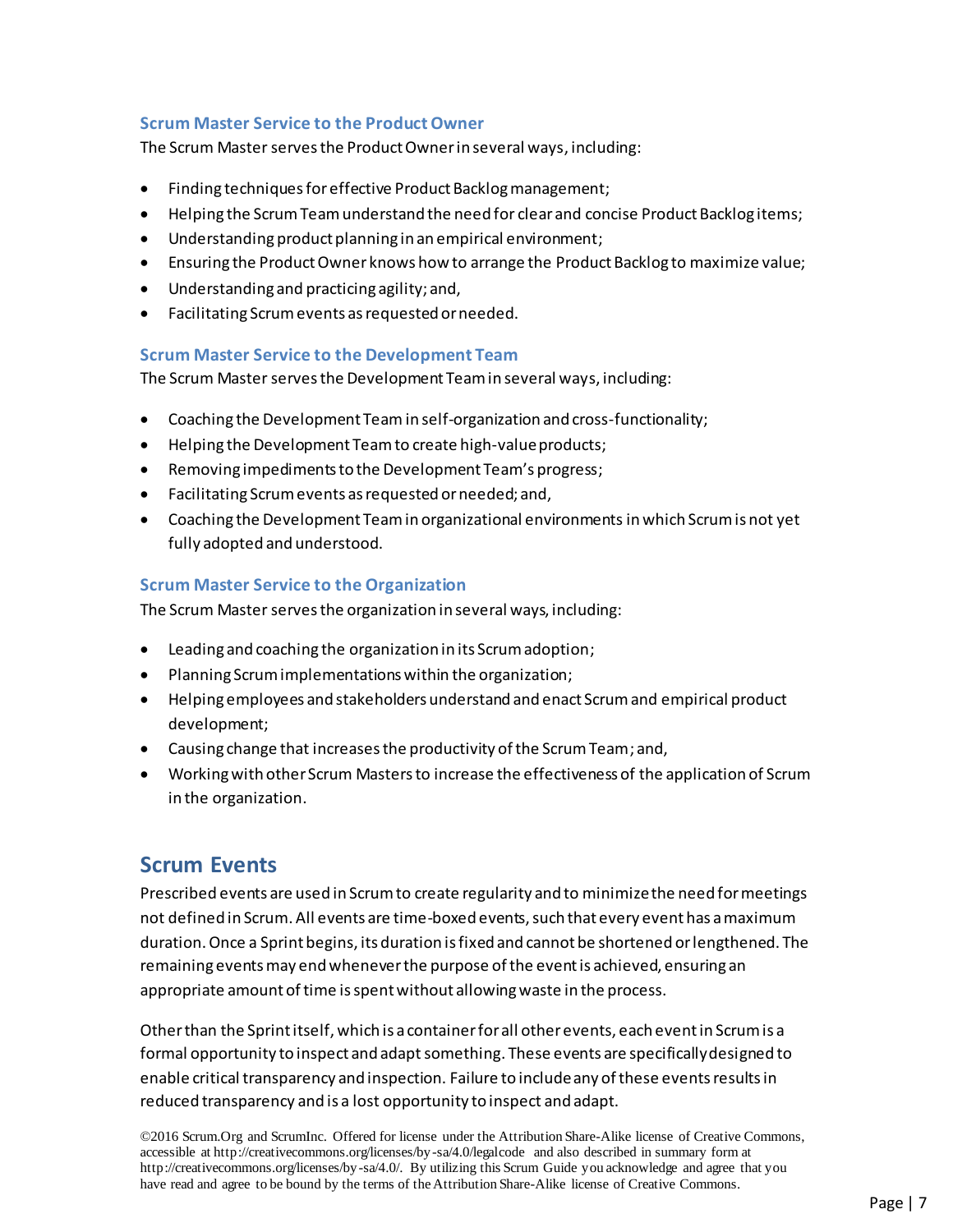# <span id="page-7-0"></span>**The Sprint**

The heart of Scrum is a Sprint, a time-box of one month or less during which a "Done", useable, and potentially releasable product Increment is created. Sprints best have consistent durations throughout a development effort. A new Sprint starts immediately after the conclusion of the previous Sprint.

Sprints contain and consist of the Sprint Planning, Daily Scrums, the development work, the Sprint Review, and the Sprint Retrospective.

During the Sprint:

- No changes are made that would endanger the Sprint Goal;
- Quality goals do not decrease; and,
- Scope may be clarified and re-negotiated between the Product Owner and Development Team as more is learned.

Each Sprint may be considered a project with no more than a one-month horizon. Like projects, Sprints are used to accomplish something. Each Sprint has a definition of what is to be built, a design and flexible plan that will guide building it, the work, and the resultant product.

Sprints are limited to one calendar month. When a Sprint's horizon is too long the definition of what is being built may change, complexity may rise, and risk may increase. Sprints enable predictability by ensuring inspection and adaptation of progress toward a Sprint Goal at least every calendar month. Sprints also limit risk to one calendar month of cost.

#### **Cancelling a Sprint**

A Sprint can be cancelled before the Sprint time-box is over. Only the Product Owner has the authority to cancel the Sprint, although he or she may do so under influence from the stakeholders, the Development Team, or the Scrum Master.

A Sprint would be cancelled if the Sprint Goal becomes obsolete. This might occur if the company changes direction or if market or technology conditions change. In general, a Sprint should be cancelled if it no longer makes sense given the circumstances. But, due to the short duration of Sprints, cancellation rarely makes sense.

When a Sprint is cancelled, any completed and "Done" Product Backlog items are reviewed. If part of the work is potentially releasable, the Product Owner typically accepts it. All incomplete Product Backlog Items are re-estimated and put back on the Product Backlog. The work done on them depreciates quickly and must be frequently re-estimated.

Sprint cancellations consume resources, since everyone has to regroup in another Sprint Planning to start another Sprint. Sprint cancellations are often traumatic to the Scrum Team, and are very uncommon.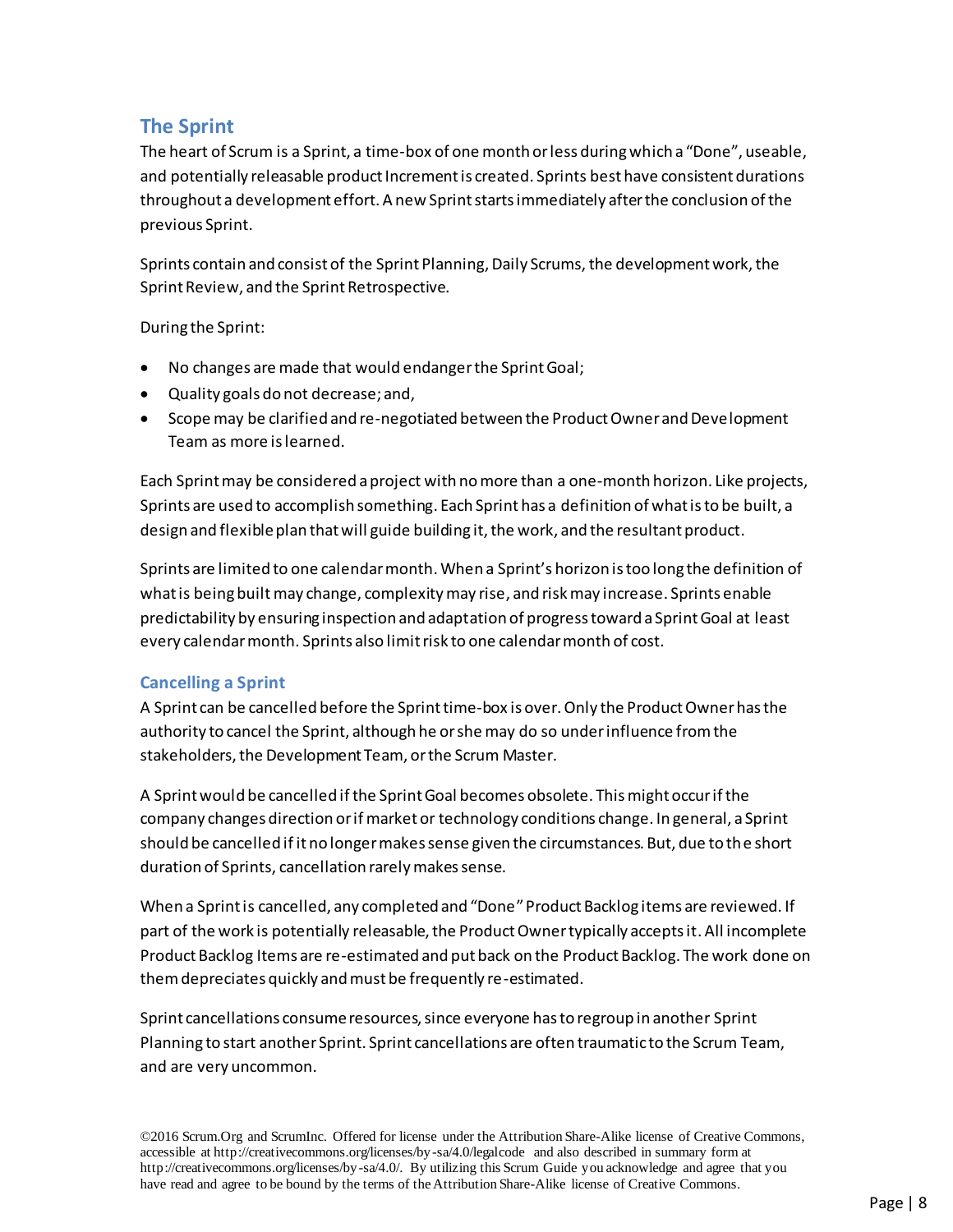# <span id="page-8-0"></span>**Sprint Planning**

The work to be performed in the Sprint is planned at the Sprint Planning. This plan is created by the collaborative work of the entire Scrum Team.

Sprint Planning is time-boxed to a maximum of eight hours for a one-month Sprint. For shorter Sprints, the event is usually shorter. The Scrum Master ensures that the event takes place and that attendants understand its purpose. The Scrum Master teaches the Scrum Team to keep it within the time-box.

Sprint Planning answersthe following:

- What can be delivered in the Increment resulting from the upcoming Sprint?
- How will the work needed to deliver the Increment be achieved?

#### **Topic One: What can be done this Sprint?**

The Development Team works to forecast the functionality that will be developed during the Sprint. The Product Owner discusses the objective that the Sprint should achieve and the Product Backlog items that, if completed in the Sprint, would achieve the Sprint Goal. The entire Scrum Team collaborates on understanding the work of the Sprint.

The input to this meeting is the Product Backlog, the latest product Increment, projected capacity of the Development Teamduring the Sprint, and past performance of the Development Team. The number of items selected from the Product Backlog for the Sprint is solely up to the Development Team. Only the Development Teamcan assess what it can accomplish over the upcoming Sprint.

After the Development Team forecasts the Product Backlog items it will deliver in the Sprint, the Scrum Team crafts a Sprint Goal. The Sprint Goal is an objective that will be met within the Sprint through the implementation of the Product Backlog, and it provides guidance to the Development Teamon why it is building the Increment.

#### **Topic Two: How will the chosen work get done?**

Having set the Sprint Goal and selected the Product Backlog items for the Sprint, the Development Team decides how it will build this functionality into a "Done" product Increment during the Sprint. The Product Backlog items selected for this Sprint plus the plan for delivering them is called the Sprint Backlog.

The Development Team usually starts by designing the system and the work needed to convert the Product Backlog into a working product Increment. Work may be of varying size, or estimated effort. However, enough work is planned during Sprint Planning for the Development Team to forecast what it believes it can do in the upcoming Sprint. Work planned for the first days of the Sprint by the Development Team is decomposed by the end of this meeting, often to units of one day or less. The Development Team self-organizes to undertake the work in the Sprint Backlog, both during Sprint Planning and as needed throughout the Sprint.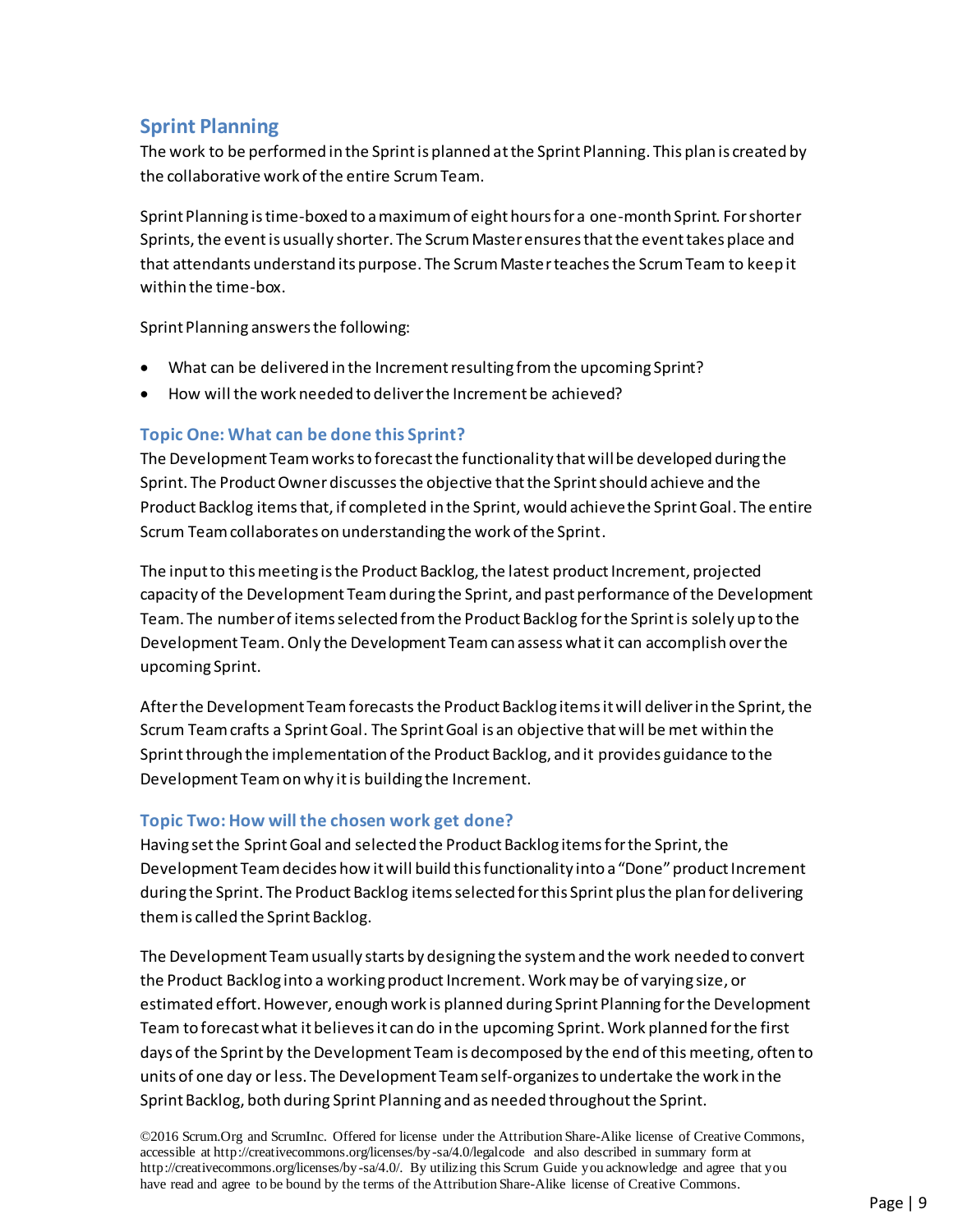The Product Owner can help to clarify the selected Product Backlog items and make trade-offs. If the Development Teamdetermines it has too much or too little work, it may renegotiate the selected Product Backlog items with the Product Owner. The Development Teammay also invite other people to attend in order to provide technical or domain advice.

By the end of the Sprint Planning, the Development Team should be able to explain to the Product Owner and Scrum Masterhow it intends to work as a self-organizing team to accomplish the Sprint Goal and create the anticipated Increment.

#### **Sprint Goal**

The Sprint Goal is an objective set forthe Sprint that can be met through the implementation of Product Backlog. It provides guidance to the Development Team on why it is building the Increment. It is created during the Sprint Planning meeting. The Sprint Goal gives the Development Team some flexibility regarding the functionality implemented within the Sprint. The selected Product Backlog items deliver one coherent function, which can be the Sprint Goal. The Sprint Goal can be any other coherence that causes the Development Team to work together rather than on separate initiatives.

As the Development Team works, it keeps the Sprint Goal in mind. In order to satisfy the Sprint Goal, it implements the functionality and technology. If the work turns out to be different than the Development Team expected, they collaborate with the Product Owner to negotiate the scope of Sprint Backlog within the Sprint.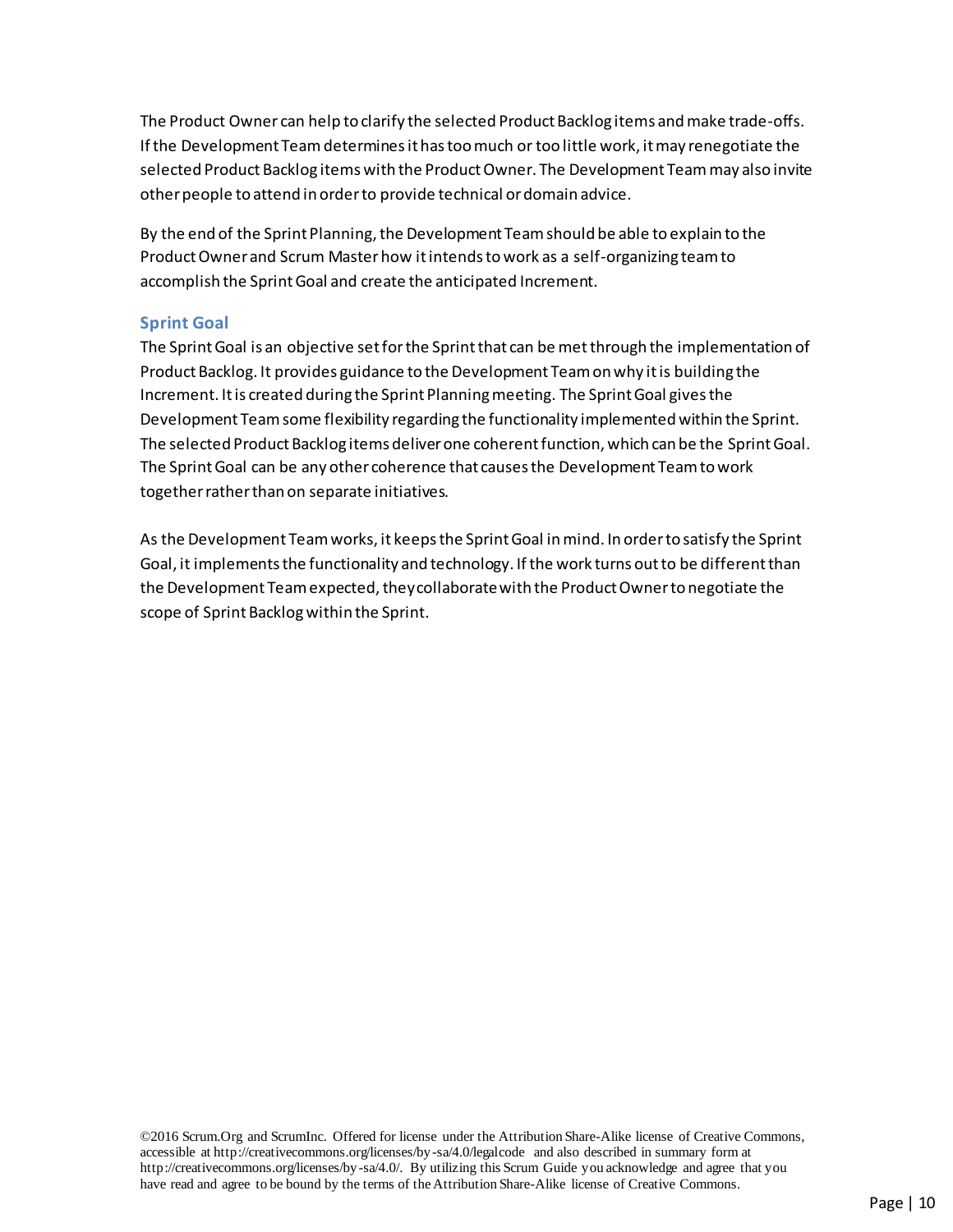# <span id="page-10-0"></span>**Daily Scrum**

The Daily Scrum is a 15-minute time-boxed eventfor the Development Team to synchronize activities and create a plan for the next 24 hours. This is done by inspecting the work since the last Daily Scrum and forecasting the work that could be done before the next one.

The Daily Scrum is held at the same time and place each day to reduce complexity. During the meeting, the Development Team members explain:

- What did I do yesterday that helped the Development Team meet the Sprint Goal?
- What will I do today to help the Development Team meet the Sprint Goal?
- Do I see any impediment that prevents me or the Development Team from meeting the Sprint Goal?

The Development Team uses the Daily Scrum to inspect progress toward the Sprint Goal and to inspect how progress is trending toward completing the work in the Sprint Backlog. The Daily Scrum optimizes the probability that the Development Teamwill meet the Sprint Goal. Every day, the Development Team should understand how it intends to work together as a selforganizing team to accomplish the Sprint Goal and create the anticipated Increment by the end of the Sprint. The Development Team or team members often meet immediately after the Daily Scrum for detailed discussions, or to adapt, or replan, the rest of the Sprint's work.

The Scrum Master ensures that the Development Team has the meeting, but the Development Team is responsible for conducting the Daily Scrum. The Scrum Master teaches the Development Team to keep the Daily Scrum within the 15-minute time-box.

The Scrum Master enforces the rule that only Development Team members participate in the Daily Scrum.

Daily Scrums improve communications, eliminate other meetings, identify impediments to development for removal, highlight and promote quick decision-making, and improve the Development Team's level of knowledge. This is a key inspect and adapt meeting.

# <span id="page-10-1"></span>**Sprint Review**

A Sprint Review is held at the end of the Sprint to inspect the Increment and adapt the Product Backlog if needed. During the Sprint Review, the Scrum Team and stakeholders collaborate about what was done in the Sprint. Based on that and any changes to the Product Backlog during the Sprint, attendees collaborate on the next things that could be done to optimize value. This is an informal meeting, not a status meeting, and the presentation of the Increment is intended to elicit feedback and foster collaboration.

This is a four-hour time-boxed meeting for one-month Sprints. For shorter Sprints, the event is usually shorter. The Scrum Master ensures that the event takes place and that attendants understand its purpose. The Scrum Master teaches all to keep it within the time -box.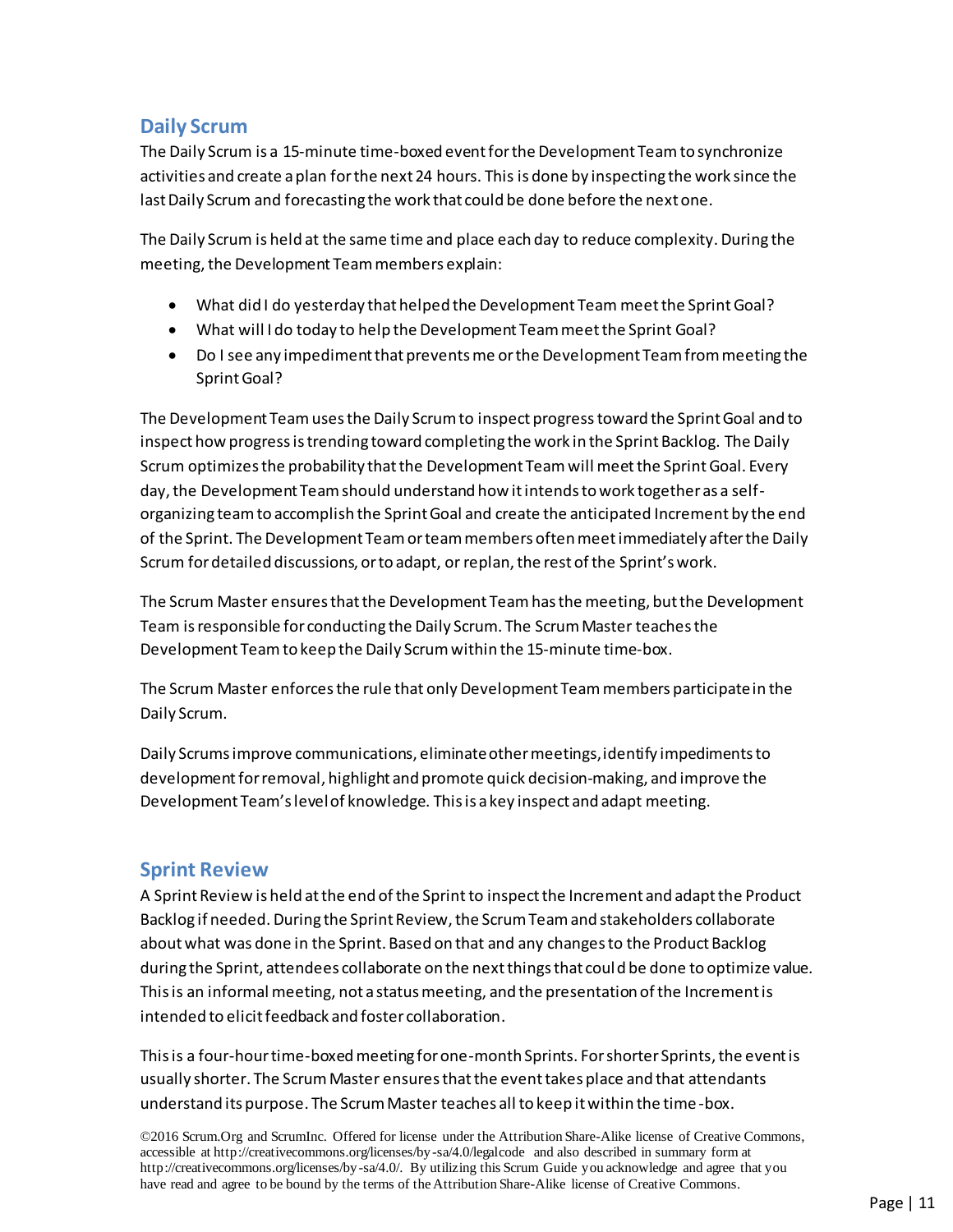The Sprint Review includes the following elements:

- Attendees include the Scrum Team and key stakeholders invited by the Product Owner;
- The Product Owner explains what Product Backlog items have been "Done" and what has not been "Done";
- The Development Team discusses what went well during the Sprint, what problems it ran into, and how those problems were solved;
- The Development Teamdemonstrates the work that it has "Done" and answers questions about the Increment;
- The Product Owner discusses the Product Backlog as it stands. He or she projects likely completion dates based on progress to date (if needed);
- The entire group collaborates on what to do next, so that the Sprint Review provides valuable input to subsequent Sprint Planning;
- Review of how the marketplace or potential use of the product might have changed what is the most valuable thing to do next; and,
- Review of the timeline, budget, potential capabilities, and marketplace forthe next anticipated release of the product.

The result of the Sprint Review is a revised Product Backlog that defines the probable Product Backlog items for the next Sprint. The Product Backlog may also be adjusted overall to meet new opportunities.

# <span id="page-11-0"></span>**Sprint Retrospective**

The Sprint Retrospective is an opportunity for the Scrum Team to inspect itself and create a plan for improvements to be enacted during the next Sprint.

The Sprint Retrospective occurs after the Sprint Review and prior to the next Sprint Planning. This is a three-hour time-boxed meeting for one-month Sprints. For shorter Sprints, the event is usually shorter. The Scrum Master ensures that the event takes place and that attendants understand its purpose. The Scrum Master teaches all to keep it within the time -box. The Scrum Master participates as a peer team member in the meeting from the accountability over the Scrum process.

The purpose of the Sprint Retrospective is to:

- Inspect how the last Sprint went with regards to people, relationships, process, and tools;
- Identify and orderthe major items that went well and potential improvements; and,
- Create a plan for implementing improvements to the way the Scrum Team does its work.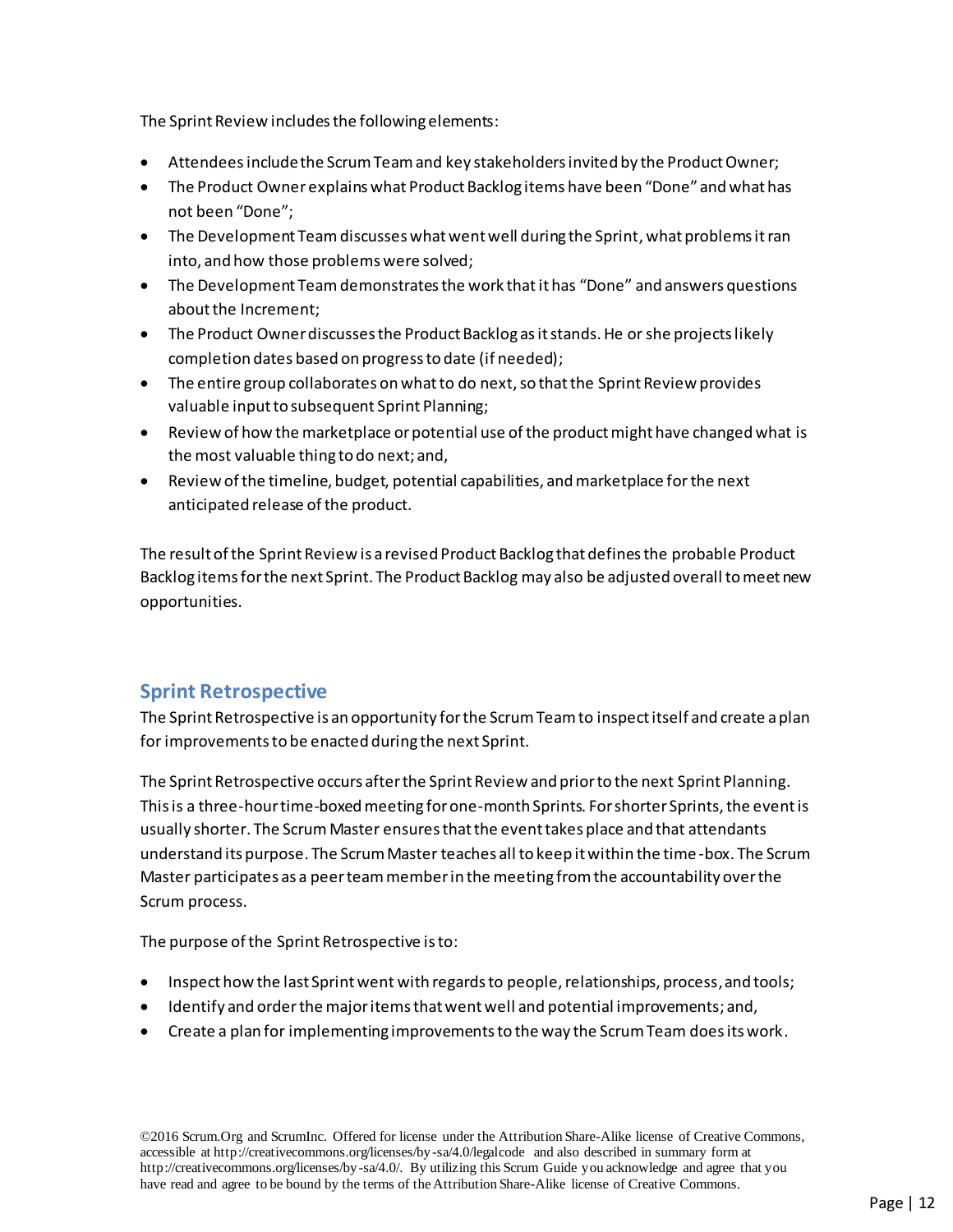The Scrum Master encourages the Scrum Team to improve, within the Scrum process framework, its development process and practices to make it more effective and enjoyable for the next Sprint. During each Sprint Retrospective, the Scrum Team plans ways to increase product quality by adapting the definition of "Done" as appropriate.

By the end of the Sprint Retrospective, the Scrum Team should have identified improvements that it will implement in the next Sprint. Implementing these improvements in the next Sprint is the adaptation to the inspection of the Scrum Team itself. Although improvements may be implemented at any time, the Sprint Retrospective provides a formal opportunity to focus on inspection and adaptation.

# <span id="page-12-0"></span>**Scrum Artifacts**

Scrum's artifacts represent work or value to provide transparency and opportunities for inspection and adaptation. Artifacts defined by Scrum are specifically designed to maximize transparency of key information so that everybody has the same understanding of the artifact.

# <span id="page-12-1"></span>**Product Backlog**

The Product Backlog is an ordered list of everything that might be needed in the product and is the single source of requirements for any changes to be made to the product. The Product Owner is responsible for the Product Backlog, including its content, availability, and ordering.

A Product Backlog is never complete. The earliest development of it only lays out the initially known and best-understood requirements. The Product Backlog evolves as the product and the environment in which it will be used evolves. The Product Backlog is dynamic; it constantly changes to identify what the product needs to be appropriate, competitive, and useful. As long as a product exists, its Product Backlog also exists.

The Product Backlog lists all features, functions, requirements, enhancements, and fixes that constitute the changes to be made to the product in future releases. Product Backlog items have the attributes of a description, order, estimate and value.

As a product is used and gains value, and the marketplace provides feedback, the Product Backlog becomes a larger and more exhaustive list. Requirements never stop changing, so a Product Backlog is a living artifact. Changes in business requirements, market conditions, or technology may cause changes in the Product Backlog.

Multiple Scrum Teams often work together on the same product. One Product Backlog is used to describe the upcoming work on the product. A Product Backlog attribute that groups items may then be employed.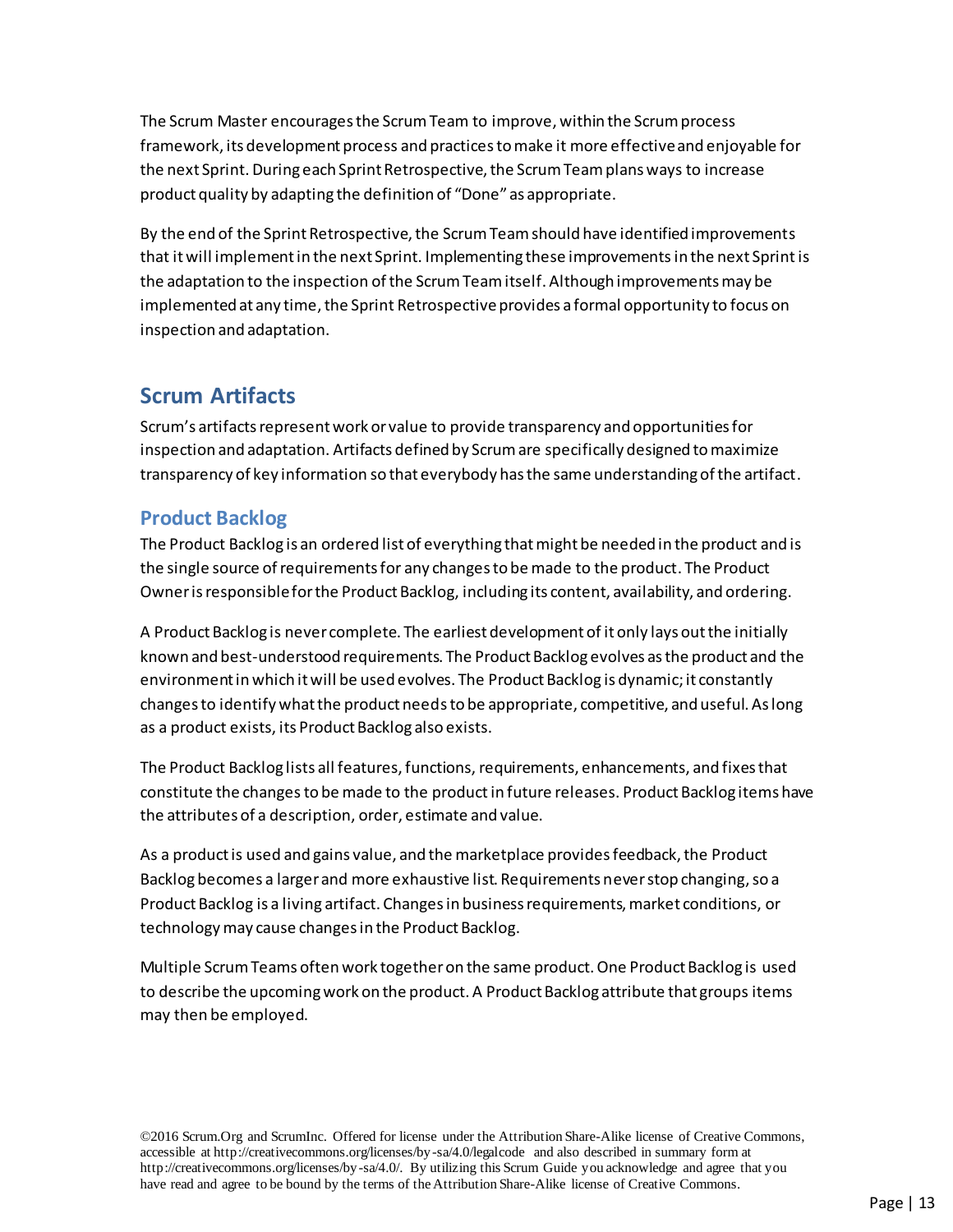Product Backlog refinement is the act of adding detail, estimates, and order to items in the Product Backlog. This is an ongoing process in which the Product Owner and the Development Team collaborate on the details of Product Backlog items. During Product Backlog refinement, items are reviewed and revised. The Scrum Team decides how and when refinement is done. Refinement usually consumes no more than 10% of the capacity of the Development Team. However, Product Backlog items can be updated at any time by the Product Owner or at the Product Owner's discretion.

Higher ordered Product Backlog items are usually clearer and more detailed than lower ordered ones. More precise estimates are made based on the greater clarity and increased detail; the lower the order, the less detail. Product Backlog items that will occupy the Development Team for the upcoming Sprint are refined so that any one item can reasonably be "Done" within the Sprint time-box. Product Backlog items that can be "Done" by the Development Team within one Sprint are deemed "Ready" for selection in a Sprint Planning. Product Backlog items usually acquire this degree of transparency through the above described refining activities.

The Development Teamis responsible for all estimates. The Product Owner may influence the Development Team by helping it understand and select trade-offs, but the people who will perform the work make the final estimate.

#### **Monitoring Progress Toward a Goal**

At any point in time, the total work remaining to reach a goal can be summed. The Product Owner tracks this total work remaining at least every Sprint Review. The Product Owner compares this amount with work remaining at previous Sprint Reviews to assess progress toward completing projected work by the desired time for the goal. This information is made transparent to all stakeholders.

Various projective practices upon trending have been used to forecast progress, like burndowns, burn-ups, or cumulative flows. These have proven useful. However, these do not replace the importance of empiricism. In complex environments, what will happen is unknown. Only what has happened may be used for forward-looking decision-making.

#### <span id="page-13-0"></span>**Sprint Backlog**

The Sprint Backlog isthe set of Product Backlog items selected for the Sprint, plus a plan for delivering the product Increment and realizing the Sprint Goal. The Sprint Backlog is a forecast by the Development Team about what functionality will be in the next Increment and the work needed to deliver that functionality into a "Done" Increment.

The Sprint Backlog makes visibleall of the work that the Development Teamidentifies as necessary to meet the Sprint Goal.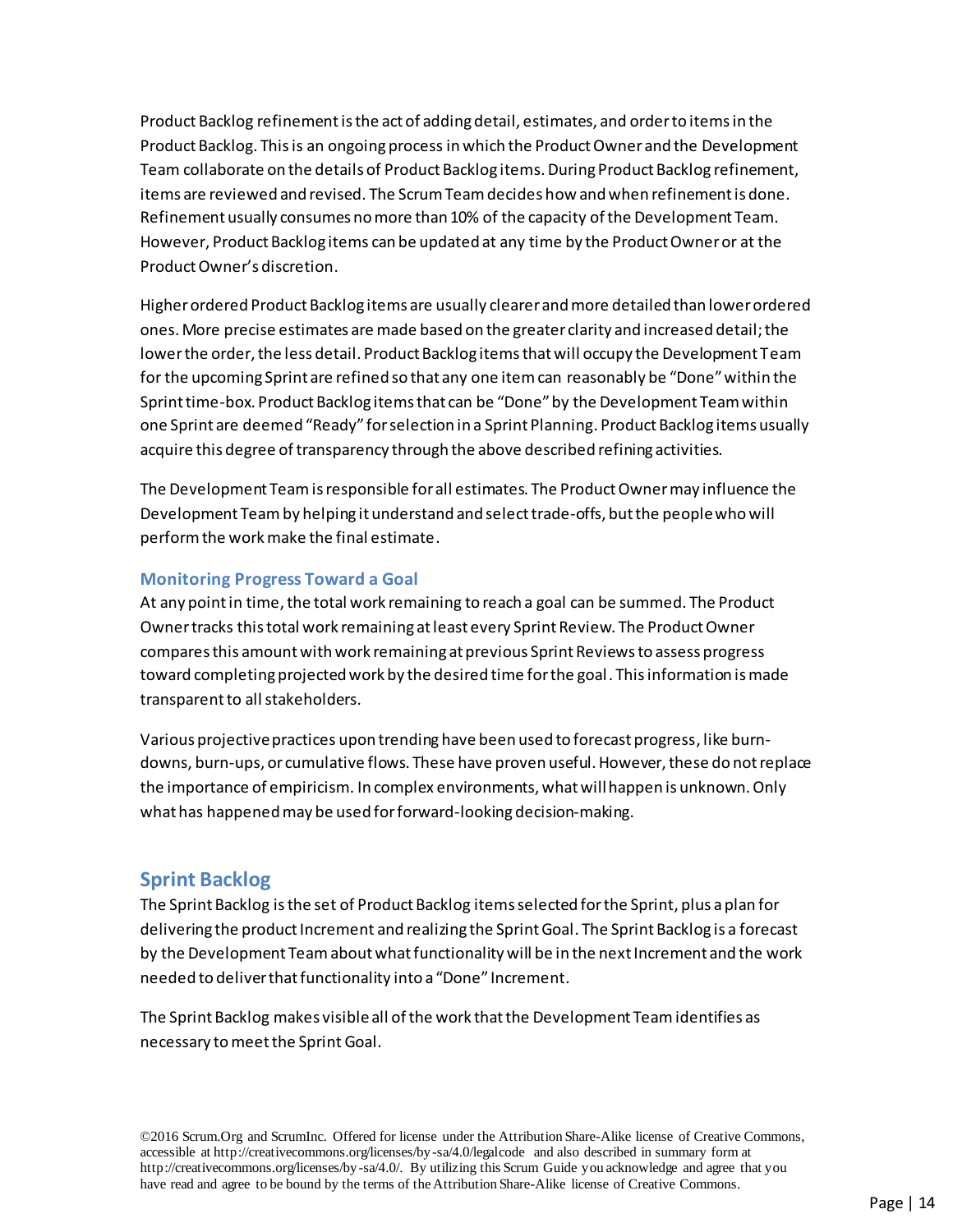The Sprint Backlog is a plan with enough detail that changes in progress can be understood in the Daily Scrum. The Development Teammodifies the Sprint Backlog throughout the Sprint, and the Sprint Backlog emerges during the Sprint. This emergence occurs asthe Development Team works through the plan and learns more about the work needed to achieve the Sprint Goal.

As new work is required, the Development Teamadds it to the Sprint Backlog. As work is performed or completed, the estimated remaining work is updated. When elements of the plan are deemed unnecessary, they are removed. Only the Development Teamcan change its Sprint Backlog during a Sprint. The Sprint Backlog is a highly visible, real-time picture of the work that the Development Teamplans to accomplish during the Sprint, and it belongs solely to the Development Team.

#### **Monitoring Sprint Progress**

At any point in time in a Sprint, the total work remaining in the Sprint Backlog can be summed. The Development Team tracks this total work remaining at least for every Daily Scrum to project the likelihood of achieving the Sprint Goal. By tracking the remaining work throughout the Sprint, the Development Teamcan manage its progress.

#### <span id="page-14-0"></span>**Increment**

The Increment is the sum of all the Product Backlog items completed during a Sprint and the value of the increments of all previous Sprints. At the end of a Sprint, the new Increment must be "Done,"which means it must be in useable condition and meet the Scrum Team's definition of "Done." It must be in useable condition regardless of whether the Product Owner decides to actually release it.

# <span id="page-14-1"></span>**Artifact Transparency**

Scrum relies on transparency. Decisionsto optimize value and control risk are made based on the perceived state of the artifacts. To the extent that transparency is complete, these decisions have a sound basis. To the extent that the artifacts are incompletely transparent, these decisions can be flawed, valuemay diminish and risk may increase.

The Scrum Master must work with the Product Owner, Development Team, and other involved parties to understand if the artifacts are completely transparent. There are practices for coping with incomplete transparency;the Scrum Master must help everyone apply the most appropriate practicesin the absence of complete transparency. A Scrum Master can detect incomplete transparency by inspecting the artifacts, sensing patterns, listening closely to what is being said, and detecting differences between expected and real results.

The Scrum Master's job is to work with the Scrum Team and the organization to increase the transparency of the artifacts. This work usually involves learning, convincing, and change. Transparency doesn't occur overnight, but is a path.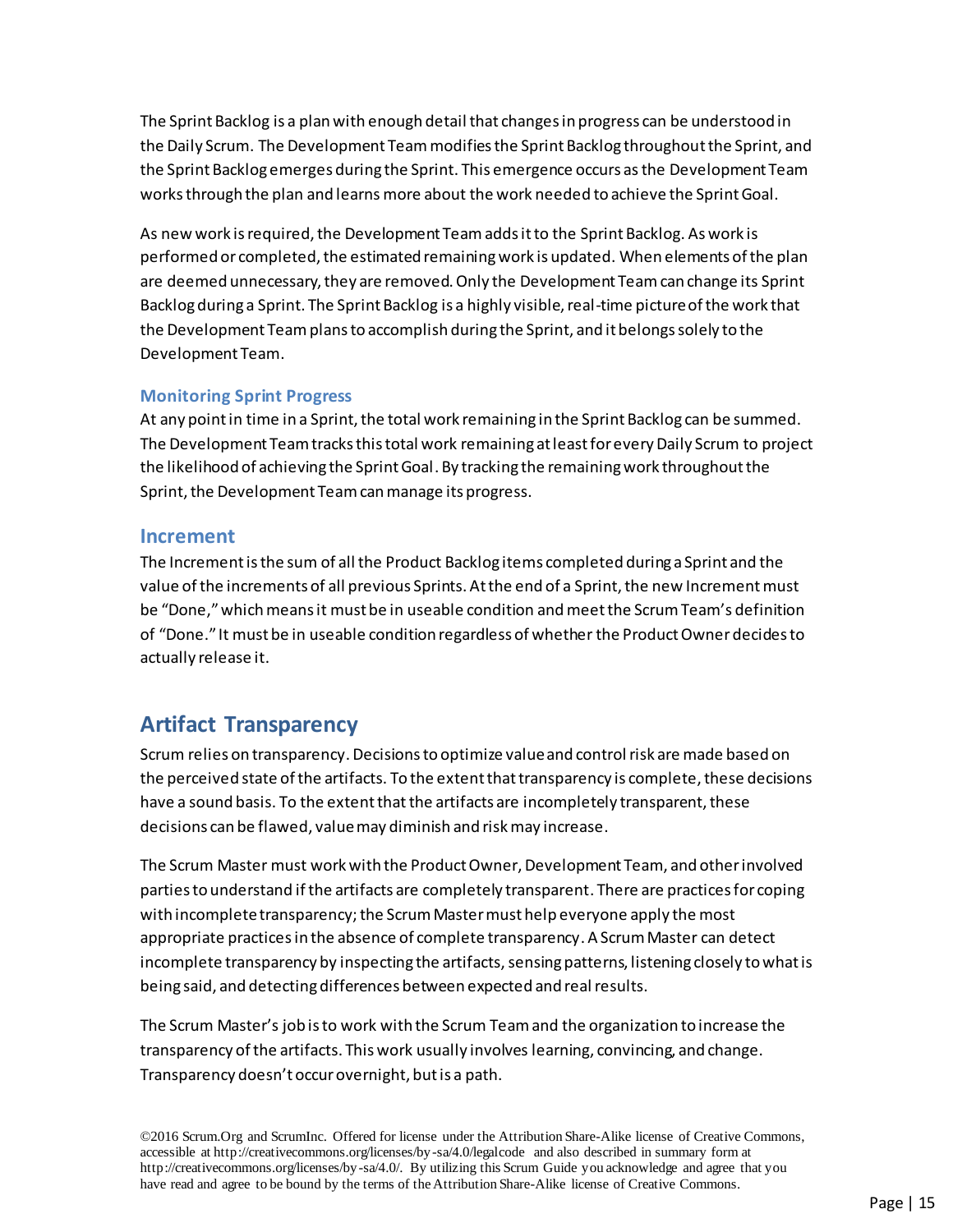# <span id="page-15-0"></span>**Definition of "Done"**

When a Product Backlog item or an Increment is described as *"*Done", everyone must understand what "Done*"*means. Although this varies significantly per Scrum Team, members must have a shared understanding of what it means for work to be complete, to ensure transparency. This is the definition of "Done" for the Scrum Team and is used to assess when work is complete on the product Increment.

The same definition guides the Development Team in knowing how many Product Backlog items it can select during a Sprint Planning. The purpose of each Sprint is to deliver Increments of potentially releasable functionality that adhere to the Scrum Team's current definition of "Done."

Development Teams deliver an Increment of product functionality every Sprint. This Increment is useable, so a Product Owner may choose to immediately release it. If the definition of "done" for an increment **is** part of the conventions, standards or guidelines of the development organization, all Scrum Teams must follow it as a minimum. If "done" for an increment is **not** a convention of the development organization, the Development Team of the Scrum Team must define a definition of "done" appropriate for the product. If there are multiple Scrum Teams working on the system or product release, the development teams on all of the Scrum Teams must mutually define the definition of "Done."

Each Increment is additive to all prior Increments and thoroughly tested, ensuring that all Increments work together.

As Scrum Teams mature, it is expected that their definitions of "Done" will expand to include more stringent criteria for higher quality. Any one product or system should have a definition of "Done" that is a standard for any work done on it.

# <span id="page-15-1"></span>**End Note**

Scrum is free and offered in this Guide. Scrum's roles, artifacts, events, and rules are immutable and although implementing only parts of Scrum is possible, the result is not Scrum. Scrum exists only in its entirety and functions well as a container for other techniques, methodologies, and practices.